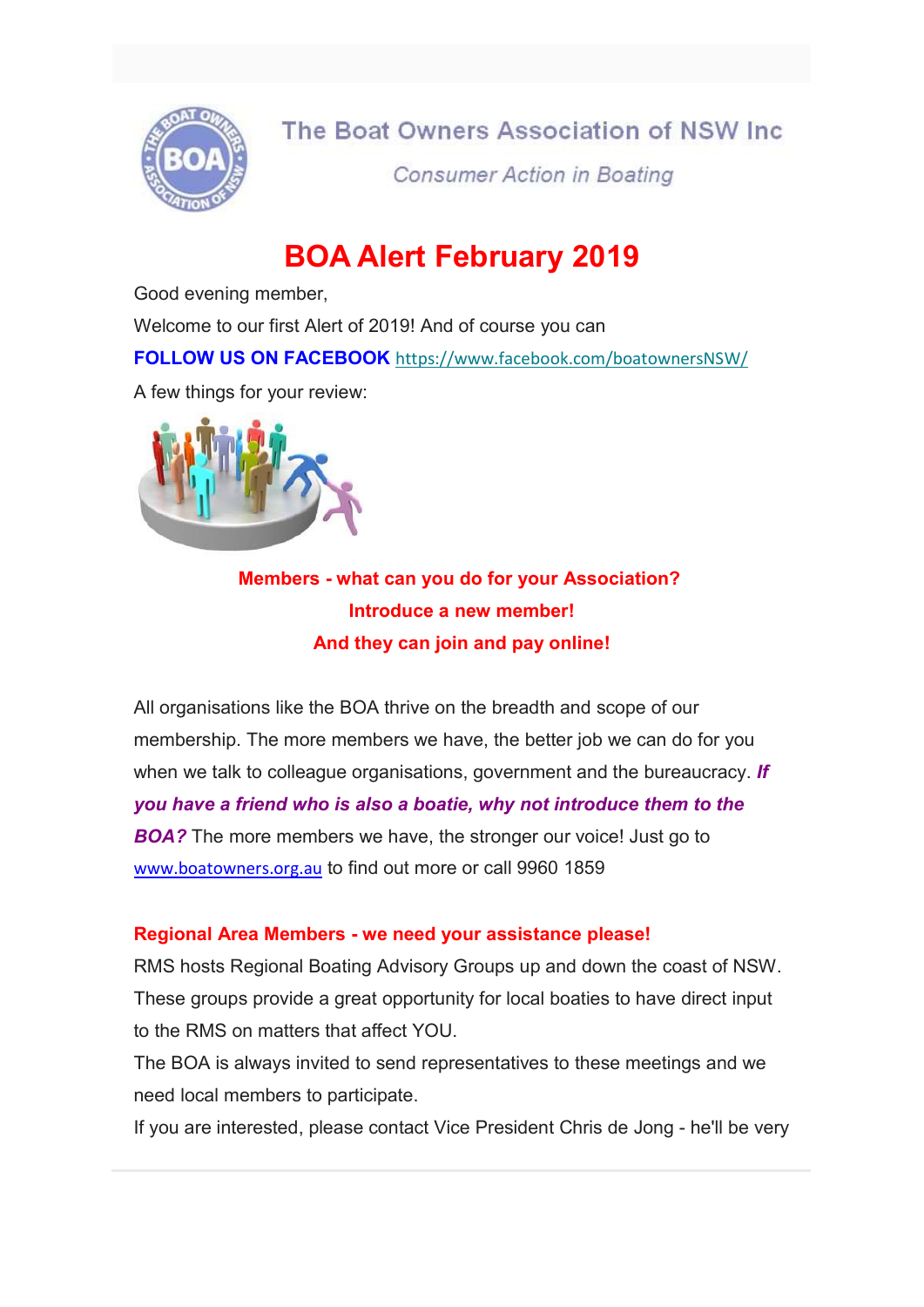

#### Bateman's Bay Dredging Funding approved

The state government has announced the provision of \$450,000 for dredging works at Bateman's Bay. The BOA had been one of several groups agitating for the funding to be approved and we are delighted to see that the government responded

appropriately.

This is another excellent example of what can be achieved when action by local boaties is supported by a larger Association in the form of the BOA. For more information click here

#### Manning River mouth dredging still a work in progress

Whilst some funding has been made available to dredge parts of the Manning River, the river mouth remains an area at issue. The BOA continues to lobby government to make a recurrent commitment to these vital dredging works

### Lifejacket Servicing Clinics - Don't Become a Drowning Statistic!

Roads and Maritime will be holding inflatable lifejacket selfservice clinics at two locations around Sydney in the coming weeks. Participants will be eligible to receive free lifejacket



replacement parts or a \$15 voucher towards the purchase of a lifejacket or parts.

The clinics are already gathering quite a bit of interest, so I strongly recommend registering as a participant to ensure your place.

For more information on the clinics or to register visit:

www.rms.nsw.gov.au/lifejacketclinics

The next two dates are: Bayview on Sat 23 February Banksmeadow on Sun 24 February